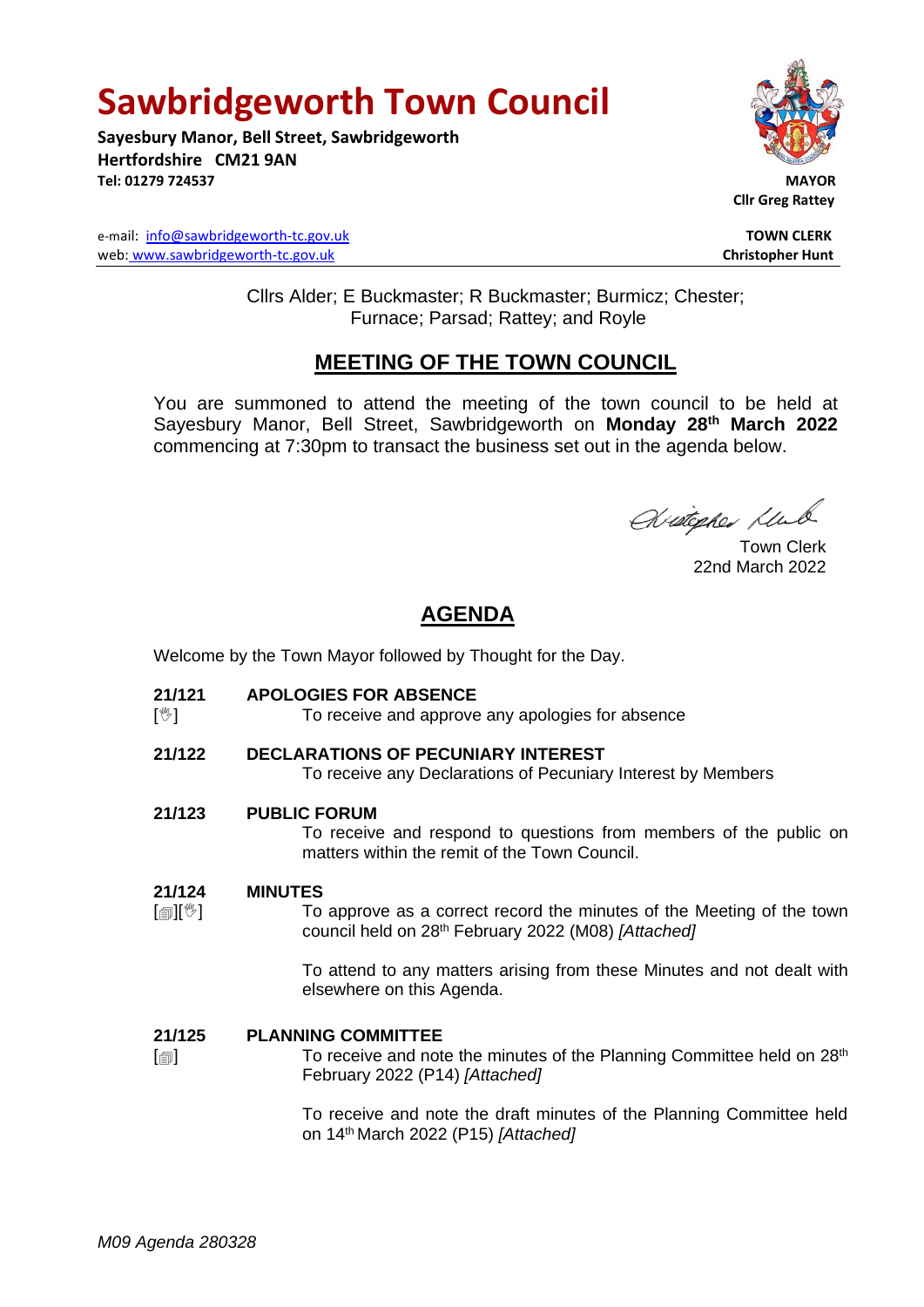#### **21/126 ECON DEVT & STAP COMMITTEE**

 $\lceil$  $\blacksquare$ To receive and note the minutes of the Econ Devt & STAP Committee held on 14 th March 2022 (E05) *[Attached]*

#### **21/127 MAYOR'S CORRESPONDENCE/COMMUNICATIONS**

To receive mayor's appointments and communications

#### **21/128 REPRESENTATIVES REPORTS**

To receive representatives reports from:

- $[\text{m}]$  $\overline{[}$ • County Councillor
	- District Councillors
	- Hertfordshire Police
	- Other Representatives
	- Cllr Royle

 $\lbrack \blacksquare \rbrack$ 

 $\lceil$  $\text{\small{[}}\text{\small{[}}\text{\small{[}}\text{\small{[}}\text{\small{[}}\text{\small{[}}\text{\small{[}}\text{\small{[}}\text{\small{[}}\text{\small{[}}\text{\small{[}}\text{\small{[}}\text{\small{[}}\text{\small{[}}\text{\small{[}}\text{\small{[}}\text{\small{[}}\text{\small{[}}\text{\small{[}}\text{\small{[}}\text{\small{[}}\text{\small{[}}\text{\small{[}}\text{\small{[}}\text{\small{[}}\text{\small{[}}\text{\small{[}}\text{\small{[}}\text{\small{[}}\text{\small{[}}\text{\small{$ 

- Cllr R Buckmaster
	- Cllr A Furnace

#### **21/129 UPDATE ON UKRAINE LOCAL SUPORTING EVENTS**

To receive any updates of local Sawbridgeworth events *Cllr Royle*

#### **21/130 LOCAL CYCLING AND WALKING INFRASTRUCTURE PLAN**

 $\mathbb{E}[\mathbb{E}^{\mathbb{E}}]$ To receive and resolve the proposal that the Town Council calls on East Herts District Council to put in place an East Herts Local Cycling and Walking Infrastructure Plan (LCWIP) for improving cycling and walking infrastructure in Sawbridgeworth and the wider area.

*Cllr Furnace*

#### **21/131 SECTION 106 WEST ROAD ALLOTMENTS AND COMMUNITY LAND**

 $\lceil$  $\blacksquare$ To discuss recent proposal on the improvements on the allotments site and the position of developers retaining the community land at the Junction with West Road

#### **21/132 TOWN CLERKS REPORT**

- $\lceil$  $\blacksquare$ An update on current challenges and information
- **21/133 TOWN PROJECT MANAGERS REPORT**
- $\lceil$ An update on current project and planning for events 2022

#### **21/134 JUBILEE FOUR DAY WEEKEND**

- $\lceil$ An update on current planning for the four-day weekend to celebrate the Queens Jubilee
- **21/135 DEPOSIT & CONSULTATION DOCUMENTS** To note receipt of any Documents for Noting and Consultation

#### **21/136 FINANCIAL REPORT**

 $\lceil$ To note the current Financial Report *[Appendix I]*

### **21/137 ACCOUNTS FOR PAYMENT**

To note and approve accounts for payment.

### **21/138 ITEMS FOR FUTURE AGENDAS**

To note any items for future agendas.